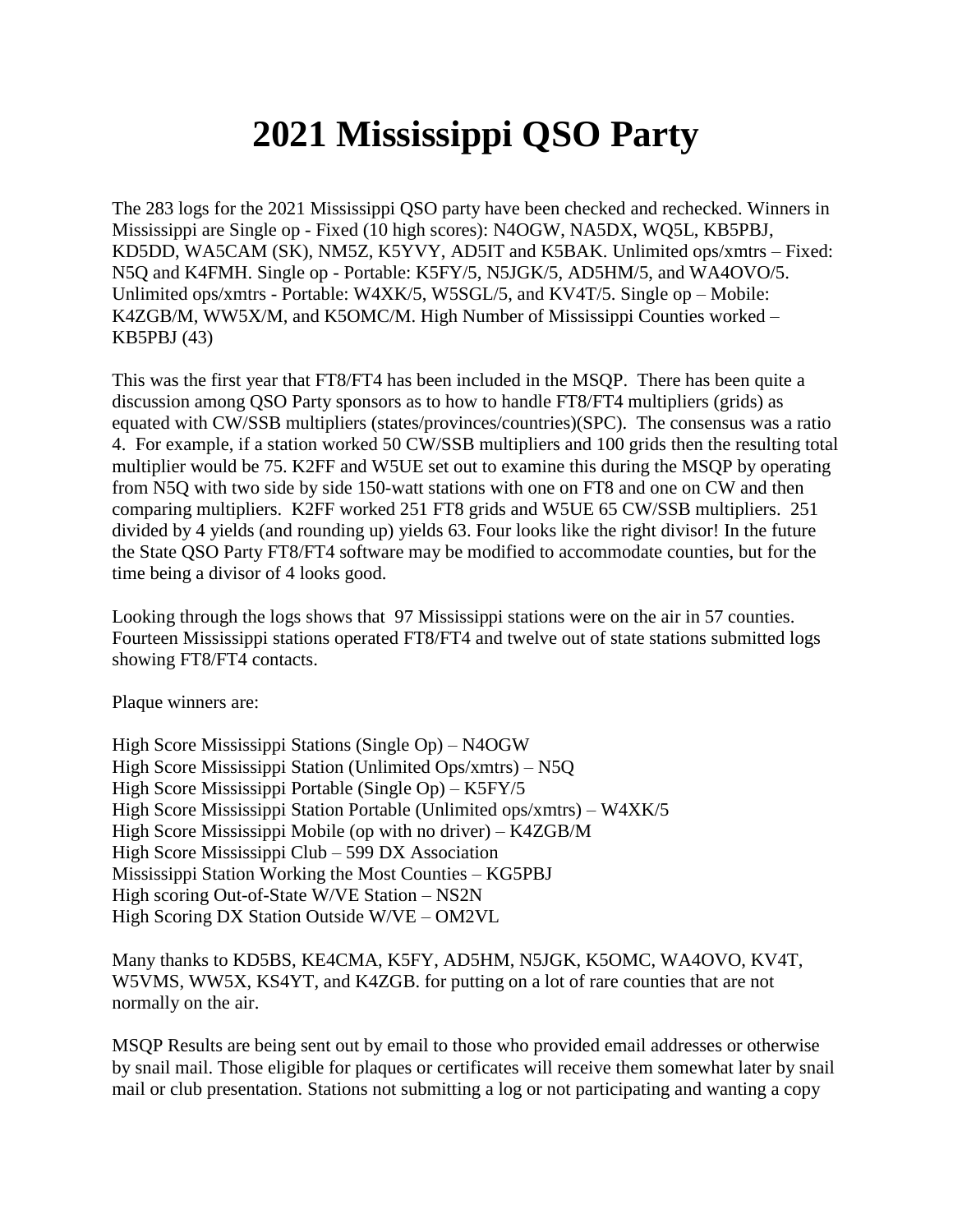of the results should contact W5XX. Thanks to AG5Z for helping to check the logs and N5NA for posting the county activity map on the internet.

The results are provided below. Note that the numerical columns are number of contacts, QSO Points (1 SSB and 2 CW/FT8), multipliers worked, and final score.

(\*) indicates QSO Party Staff and not eligible for awards.

(\*\*) indicates unlimited ops/xmtrs

| Adams     | WA5CAM (SK)   | 396 | 396 | 69  | 27,324 |
|-----------|---------------|-----|-----|-----|--------|
| Alcorn    | KD5CDV        | 14  | 14  | 12  | 168    |
| Carroll   | WW5X/M        | 32  | 64  | 19  | 1,216  |
| Chickasaw | KA5ICO        | 15  | 15  | 15  | 225    |
| Choctaw   | <b>KV4T/5</b> | 101 | 180 | 29  | 5,220  |
| Clarke    | K4ZGB/M       | 18  | 36  | 13  | 468    |
| Coahoma   | K5OMC/M       | 9   | 9   | 9   | 81     |
| Covington | K4ZGB/M       | 27  | 54  | 19  | 1,026  |
| DeSoto    | KG5PBJ        | 436 | 436 | 101 | 44,036 |
|           | N5YW          | 37  | 63  | 22  | 1,386  |
|           | <b>KF5TPT</b> | 13  | 13  | 13  | 169    |
|           | K5OMC/M       | 8   | 8   | 8   | 64     |
| Forrest   | K4ZGB/M       | 27  | 54  | 15  | 810    |
| Greene    | K4ZGB/M       | 54  | 108 | 30  | 3,240  |
| Grenada   | AD5IT         | 274 | 274 | 59  | 16,166 |
| Harrison  | NA5DX         | 461 | 796 | 79  | 62,884 |
|           | WQ5L          | 510 | 793 | 68  | 53,924 |
|           | W5SGL/5 (**)  | 150 | 198 | 45  | 8,910  |
|           | N5GD          | 139 | 139 | 40  | 5,560  |
| Hinds     | K4FMH/5 (**)  | 418 | 618 | 73  | 45,114 |
| Holmes    | WW5X/M        | 17  | 34  | 12  | 408    |
| Issaquena | N5JGK/5       | 74  | 74  | 45  | 3,330  |
| Jackson   | K7ZYV         | 45  | 90  | 20  | 1,800  |
| Jasper    | K4ZGB/M       | 15  | 30  | 12  | 360    |
| Jones     | K4ZGB/M       | 28  | 56  | 20  | 1,120  |
| Kemper    | AD5HM/5       | 40  | 55  | 25  | 1,375  |
| Lafayette | WW5X/M        | 53  | 106 | 28  | 2,968  |
|           | W5WRP         | 10  | 10  | 10  | 100    |
| Lamar     | AG5Z (*)      | 994 | 994 | 98  | 97,412 |
|           | AG5AB         | 21  | 21  | 16  | 336    |

## **Mississippi QSO Party – In State Scores**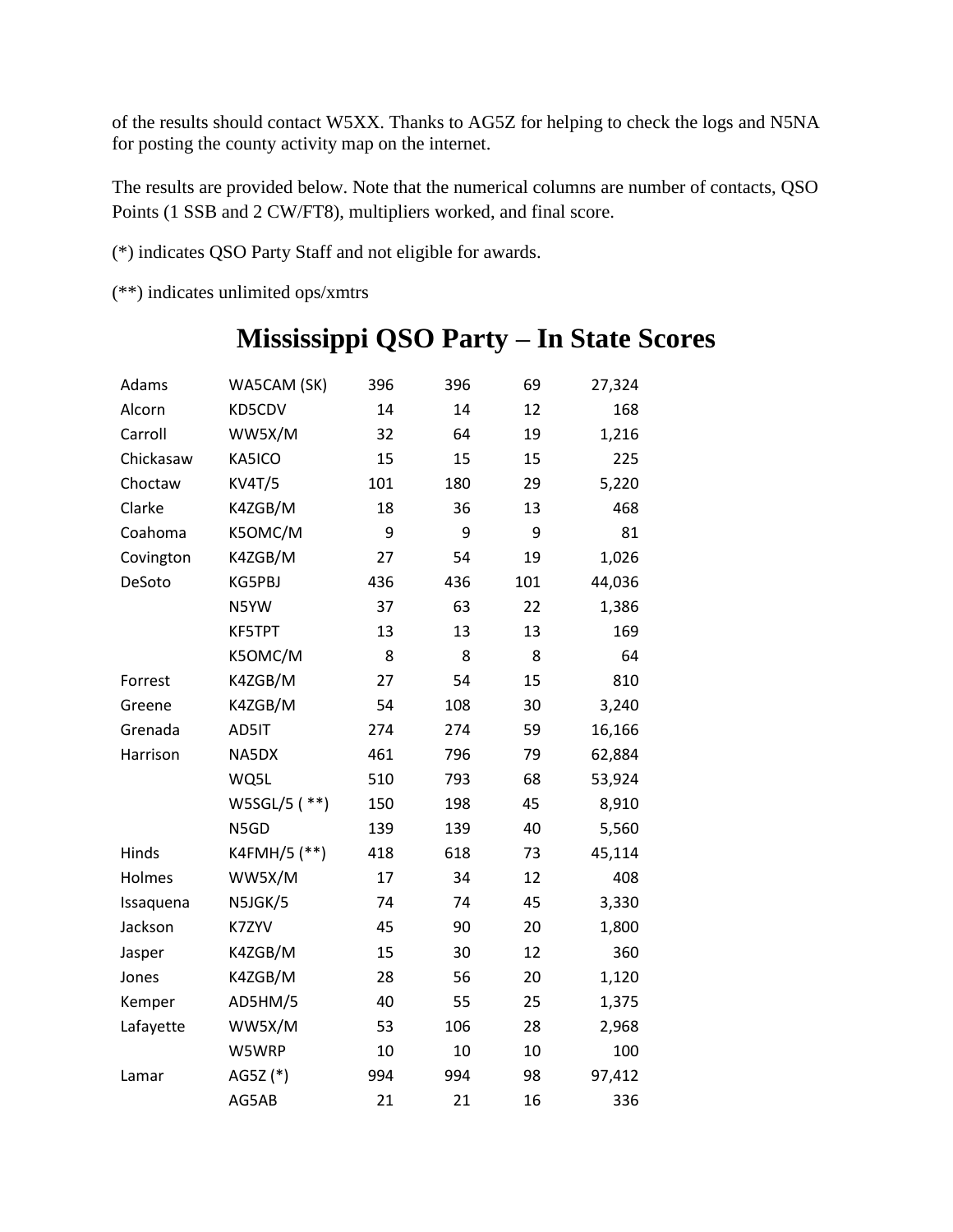| Leake              | WW5X/M          | $\overline{2}$ | 4     | $\overline{2}$ | 8       |
|--------------------|-----------------|----------------|-------|----------------|---------|
| Lee                | KD5DD           | 380            | 760   | 56             | 42,560  |
|                    | KG5SSB          | 85             | 170   | 33             | 5,610   |
|                    | WA5RAF          | 63             | 126   | 24             | 3,024   |
|                    | K5CSA           | 76             | 152   | 17             | 2,584   |
| Lowndes            | K5FY/5          | 122            | 179   | 41             | 7,339   |
| Madison            | WW5X/M          | $\overline{2}$ | 4     | $\overline{2}$ | 8       |
| Montgomery         | WW5X/M          | 32             | 64    | 19             | 1,216   |
| Neshoba            | WW5X/M          | 14             | 28    | 11             | 308     |
| Noxubee            | AD5HM/5         | 26             | 31    | 14             | 434     |
| Oktibbeha          | N4OGW           | 967            | 1,565 | 122            | 190,930 |
|                    | K5BAK           | 160            | 275   | 51             | 14,025  |
| Panola             | WW5X/M          | 53             | 106   | 28             | 2,968   |
|                    | K5ATA           | 36             | 36    | 19             | 684     |
|                    | K5OMC/M         | 4              | 4     | 4              | 16      |
| <b>Pearl River</b> | N5Q (**)        | 911            | 1,822 | 128            | 233,216 |
|                    | AB6Z            | 169            | 227   | 42             | 9,534   |
| Perry              | K4ZGB/M         | 43             | 86    | 30             | 2,580   |
| Pike               | NM5Z            | 233            | 466   | 47             | 21,902  |
| Pontotoc           | N5MIS           | 25             | 25    | 25             | 625     |
| Quitman            | K5OMC/M         | 8              | 8     | 8              | 64      |
| Rankin             | AG5BC           | 142            | 284   | 29             | 8,236   |
|                    | K5FIT           | 10             | 19    | 3              | 57      |
| Sharkey            | N5JGK/5         | 74             | 74    | 45             | 3,330   |
| Smith              | K4ZGB/B         | 19             | 38    | 15             | 570     |
| Stone              | KB5DZJ          | 6              | 6     | 6              | 36      |
| Sunflower          | K5OMC/M         | 4              | 4     | 4              | 16      |
| Tallahatchie       | K5OMC/M         | 9              | 9     | 9              | 81      |
| Tate               | K5OMC/M         | 11             | 11    | 11             | 121     |
| Tishomingo         | W4XK/5 (**)     | 366            | 721   | 70             | 50,470  |
|                    | W5WGF           | 133            | 193   | 59             | 11,387  |
| Tunica             | <b>WA4OVO/5</b> | 31             | 31    | 21             | 651     |
|                    | K5OMC/M         | 9              | 9     | 8              | 72      |
| Union              | K5YVY           | 325            | 345   | 57             | 19,665  |
|                    | WB4VYB          | 13             | 13    | 12             | 156     |
| Warren             | $WSXX$ $(*)$    | 1,010          | 1,471 | 110            | 161,810 |
|                    | KJ5RC           | 105            | 200   | 28             | 5,600   |
| Wayne              | K4ZGB/M         | 60             | 120   | 30             | 3,600   |
| Winston            | WW5X/M          | 14             | 28    | 11             | 308     |
| Yazoo              | WW5X/M          | 17             | 34    | 12             | 408     |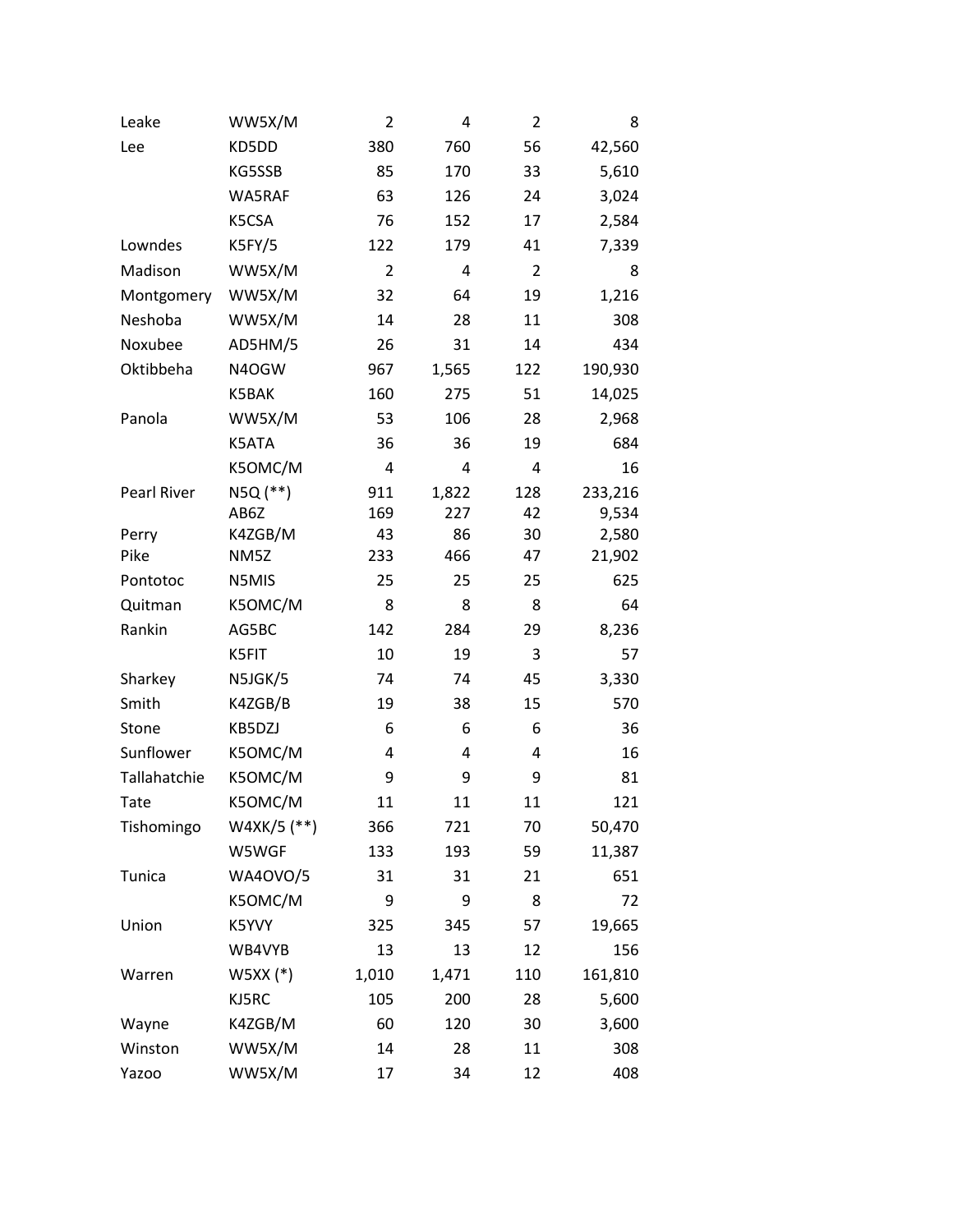## **Mississippi QSO Party – Out of State Scores**

| CT        | W1SSN              | 43             | 62             | 15             | 930   |
|-----------|--------------------|----------------|----------------|----------------|-------|
|           | W1QK               | 13             | 26             | 9              | 234   |
|           | WA1SAY             | 15             | 15             | 12             | 195   |
|           | N1IBQ              | 12             | 12             | 9              | 108   |
| MA        | N1SOH              | 17             | 24             | 13             | 312   |
|           | K1DJ               | 14             | 28             | 9              | 252   |
|           | AI1G               | 8              | 8              | 7              | 56    |
|           | N1NN               | 5              | 10             | 5              | 50    |
|           | K1VUT              | 5              | 10             | 4              | 40    |
| ME        | N1CGP              | 15             | 30             | 11             | 330   |
| <b>NH</b> | W1END              | 11             | 22             | 10             | 220   |
| R1        | W1WBB              | 9              | 17             | 5              | 85    |
| VT        | AA1SU              | 19             | 32             | 13             | 416   |
|           | K1BIF              | 10             | 10             | 10             | 100   |
| <b>NJ</b> | NJ2OM              | 18             | 32             | 10             | 320   |
|           | K <sub>2</sub> AL  | 13             | 24             | $\overline{7}$ | 168   |
|           | K2QPN              | 6              | 10             | 6              | 60    |
|           | KC2WUF             | 5              | 9              | 4              | 36    |
|           | K <sub>2</sub> SQS | 4              | 7              | 4              | 28    |
|           | N <sub>2</sub> UU  | $\overline{2}$ | 4              | $\overline{2}$ | 8     |
| NY        | NS2N               | 53             | 98             | 30             | 2,940 |
|           | WA2JQK             | 33             | 50             | 16             | 800   |
|           | <b>K2RUN</b>       | 15             | 30             | 14             | 420   |
|           | K2SQW              | 16             | 25             | 13             | 325   |
|           | KR2AA              | 12             | 24             | 9              | 216   |
|           | N <sub>2</sub> YIB | 9              | 9              | 8              | 72    |
|           | NO <sub>2</sub> C  | 8              | 11             | 4              | 44    |
|           | KD2REH             | 3              | 3              | 3              | 9     |
| DE        | K9RS               | 64             | 97             | 24             | 2,328 |
|           | N8NA               | 34             | 68             | 19             | 1,292 |
| MD        | W3LL               | 37             | 58             | 20             | 1,160 |
|           | WA5FAE             | 25             | 39             | 13             | 507   |
|           | K3TN               | 18             | 36             | 12             | 432   |
|           | N1EK               | $\overline{7}$ | $\overline{7}$ | $\overline{7}$ | 49    |
| PA        | W3WHK              | 20             | 39             | 13             | 507   |
|           | K3QP               | 24             | 48             | 10             | 480   |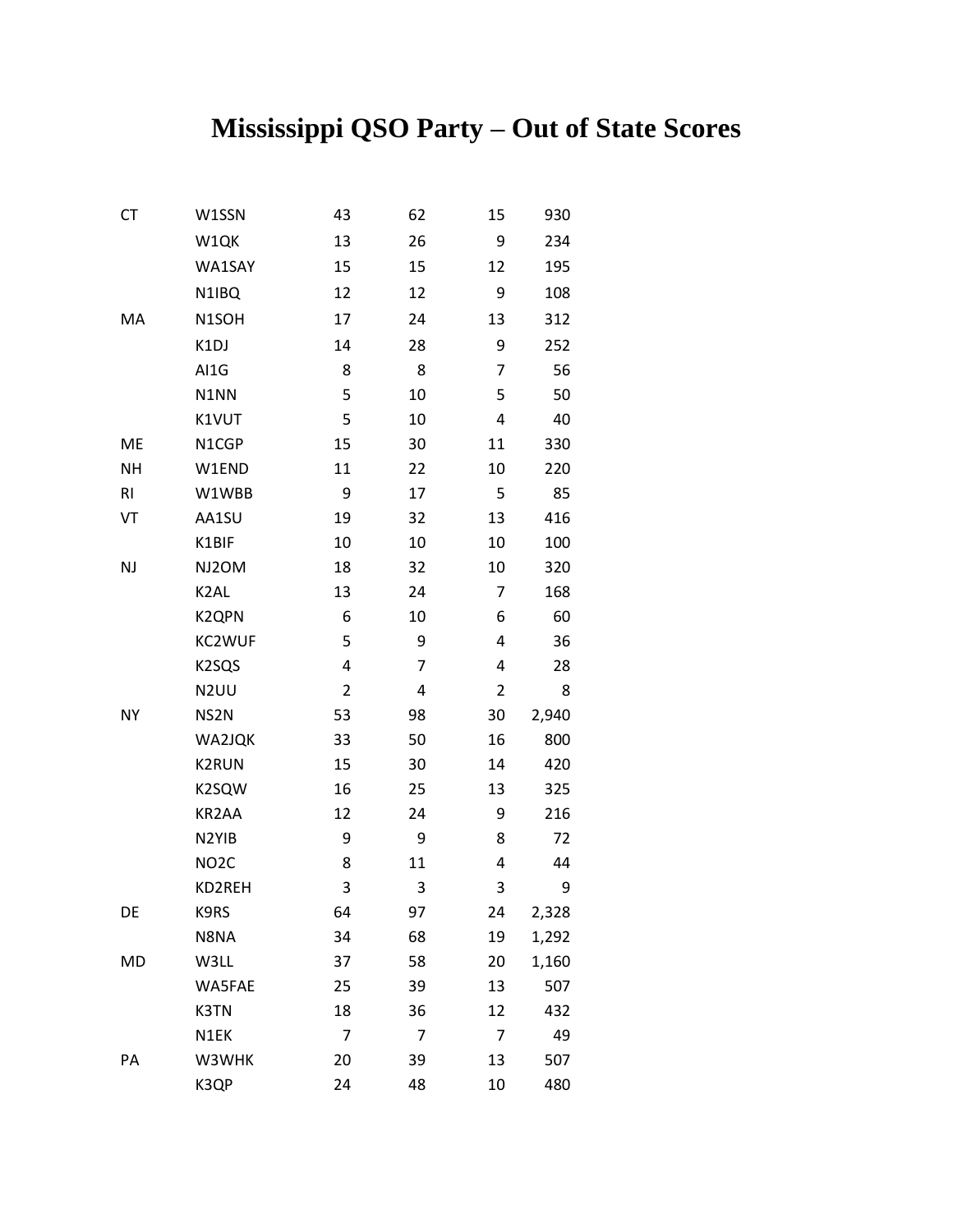|           | WA3AAN            | 13             | 12             | 25             | 300            |
|-----------|-------------------|----------------|----------------|----------------|----------------|
|           | K3PP              | 14             | 28             | 7              | 196            |
|           | W7LG              | 11             | 20             | 8              | 160            |
|           | KN1OLA            | 16             | 29             | 4              | 116            |
|           | KF3G              | 8              | 16             | 5              | 80             |
|           | KA3E              | 4              | 4              | 4              | 16             |
|           | AB1A              | $\mathsf 3$    | 3              | 3              | 9              |
| AL        | KC4TEO            | 11             | 21             | 10             | 210            |
| FL        | AA4TI             | 39             | 66             | 22             | 1,452          |
|           | K4YDE             | 30             | 52             | 17             | 884            |
|           | W2XYZ             | 17             | 34             | 10             | 340            |
|           | K3ZGA             | 11             | 22             | 9              | 198            |
|           | W4SPR             | 9              | 18             | 9              | 162            |
|           | N8RW              | 9              | 18             | 9              | 162            |
|           | N4DPM             | 10             | 20             | 8              | 160            |
|           | KN4JN             | 7              | 14             | 7              | 98             |
|           | K3TW              | 8              | 16             | 6              | 96             |
|           | NX4N              | $\overline{7}$ | 14             | 6              | 84             |
|           | K4SBZ             | 9              | 9              | 7              | 63             |
|           | KA4RLL            | $\overline{7}$ | 7              | 7              | 49             |
|           | KN4YRM            | $\mathbf{1}$   | $\overline{2}$ | $\mathbf 1$    | $\overline{2}$ |
| GA        | K4BAI             | 35             | 57             | 22             | 1,254          |
|           | NJ8J              | 26             | 47             | 13             | 611            |
|           | K4VBM             | 22             | 37             | 13             | 481            |
|           | KK4WX             | 8              | 13             | 8              | 104            |
|           | W4TWK             | $\overline{7}$ | 7              | 6              | 42             |
|           | KD4QMY            | $\overline{2}$ | $\overline{2}$ | $\overline{2}$ | 4              |
| KY        | KM4FO             | 25             | 50             | 21             | 1.050          |
|           | KF5MU             | 12             | 12             | 9              | 108            |
| <b>NC</b> | K4BYN             | 24             | 48             | 17             | 816            |
|           | N4CW              | 27             | 54             | 14             | 756            |
|           | WB4CW             | 22             | 34             | 17             | 578            |
|           | N4EII             | 12             | 24             | 8              | 192            |
|           | K <sub>2</sub> SD | 9              | 18             | 9              | 162            |
|           | KW4EE             | 8              | 16             | 6              | 96             |
|           | K4BSK             | $\overline{7}$ | 14             | 6              | 84             |
|           | W4BTW             | 9              | 9              | 7              | 63             |
|           | N1XL              | $\overline{7}$ | 7              | 5              | 35             |
| SC        | WN4AFP            | 26             | 46             | 16             | 736            |
|           | KB4DE             | 22             | 39             | 13             | 507            |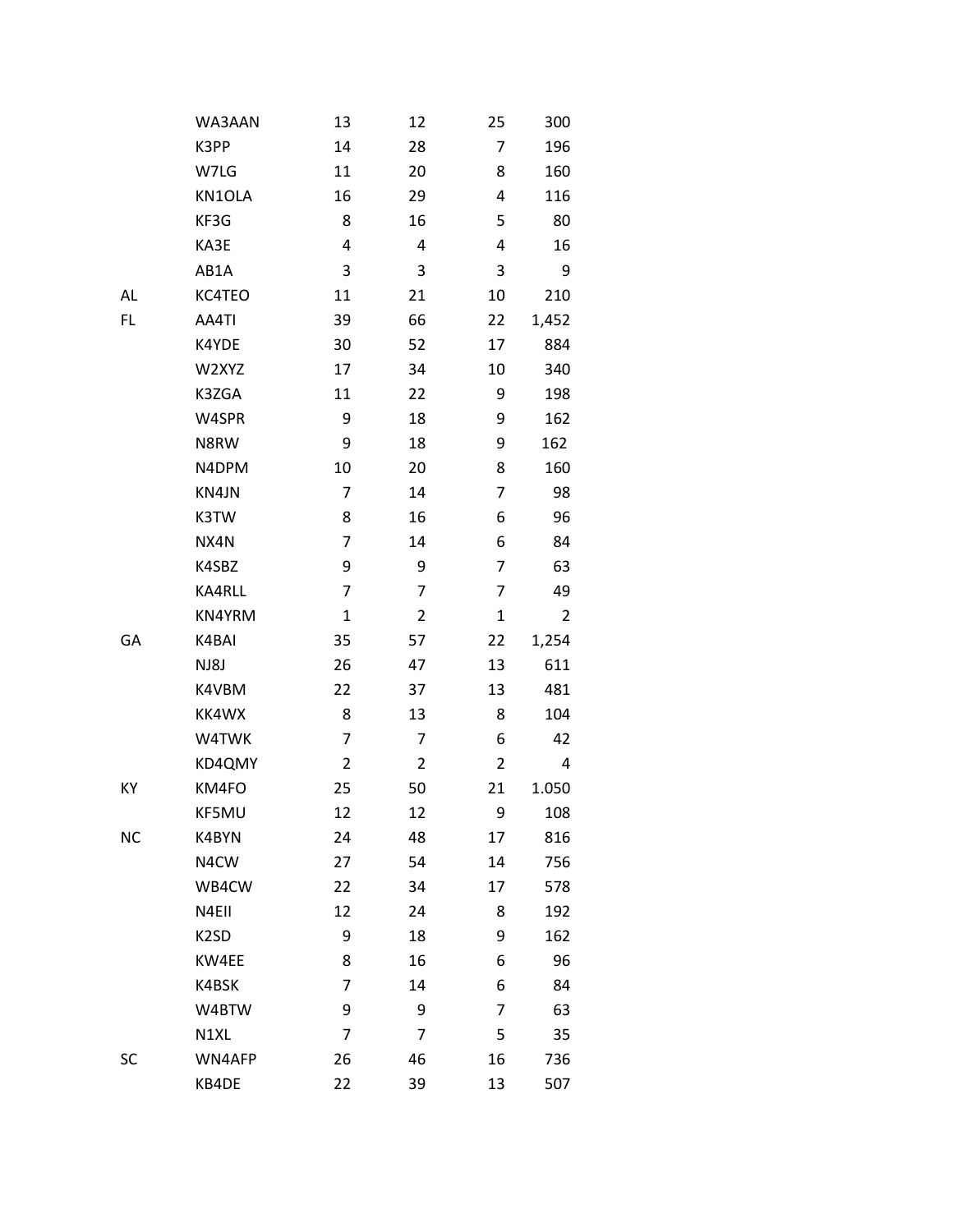|           | W5TWR             | 9                       | 9              | 7           | 63             |
|-----------|-------------------|-------------------------|----------------|-------------|----------------|
|           | KA4FVE            | 8                       | 8              | 6           | 48             |
|           | NN4SS             | 5                       | 10             | 4           | 40             |
|           | K3DNE             | $\overline{7}$          | $\overline{7}$ | 5           | 35             |
|           | N <sub>4QI</sub>  | 4                       | $\overline{7}$ | 4           | 28             |
| <b>TN</b> | K4DR              | 28                      | 48             | 22          | 1,056          |
|           | W4SSF             | 24                      | 41             | 12          | 492            |
|           | K4VIG             | 18                      | 31             | 13          | 403            |
|           | W4NZ              | 16                      | 32             | 11          | 352            |
|           | AF4T              | 9                       | 17             | 8           | 136            |
|           | W4UT              | 8                       | 16             | 8           | 128            |
|           | WB5WAJ            | 9                       | 9              | 6           | 54             |
|           | AB4GG             | $\overline{7}$          | $\overline{7}$ | 6           | 42             |
|           | NS4X              | 6                       | 6              | 5           | 30             |
|           | <b>NEOL</b>       | 3                       | 6              | 3           | 18             |
|           | KJ4KKD            | 5                       | 5              | 3           | 15             |
|           | KR4EE             | 5                       | 10             | $\mathbf 1$ | 10             |
|           | W4BCG             | $\overline{\mathbf{4}}$ | 4              | 2           | 8              |
|           | AC6ZM             | $\mathbf 1$             | 2              | $\mathbf 1$ | $\overline{2}$ |
| VA        | NX3A              | 71                      | 105            | 24          | 2,520          |
|           | NN4RB             | 22                      | 31             | 12          | 372            |
|           | W <sub>2QL</sub>  | 15                      | 30             | 9           | 270            |
|           | K8LF              | 14                      | 20             | 11          | 220            |
|           | AJ4LN             | 14                      | 14             | 11          | 154            |
|           | <b>WDOETG</b>     | 10                      | 20             | 7           | 140            |
|           | W4ZPR             | 9                       | 18             | 7           | 126            |
|           | K4ORD             | 10                      | 20             | 6           | 120            |
|           | N3JT              | 7                       | 14             | 6           | 84             |
|           | WD4FMG            | 9                       | 9              | 8           | 72             |
|           | K <sub>1</sub> SO | 8                       | 8              | 8           | 64             |
|           | KM4IAJ            | 9                       | 9              | 7           | 63             |
|           | KB4CG             | 5                       | 10             | 5           | 50             |
| AR        | WA5SOG            | 20                      | 36             | 12          | 432            |
|           | KD5ILA            | 8                       | 16             | 6           | 96             |
|           | KC7DC             | 4                       | 4              | 4           | 16             |
| LA        | W5LA              | 8                       | 16             | 7           | 112            |
|           | AC5O              | 10                      | 13             | 7           | 91             |
|           | WM5LA             | 4                       | 4              | 2           | 8              |
| <b>NM</b> | K8TE              | 16                      | 30             | 8           | 240            |
| OK        | K5CM              | 35                      | 63             | 18          | 1,134          |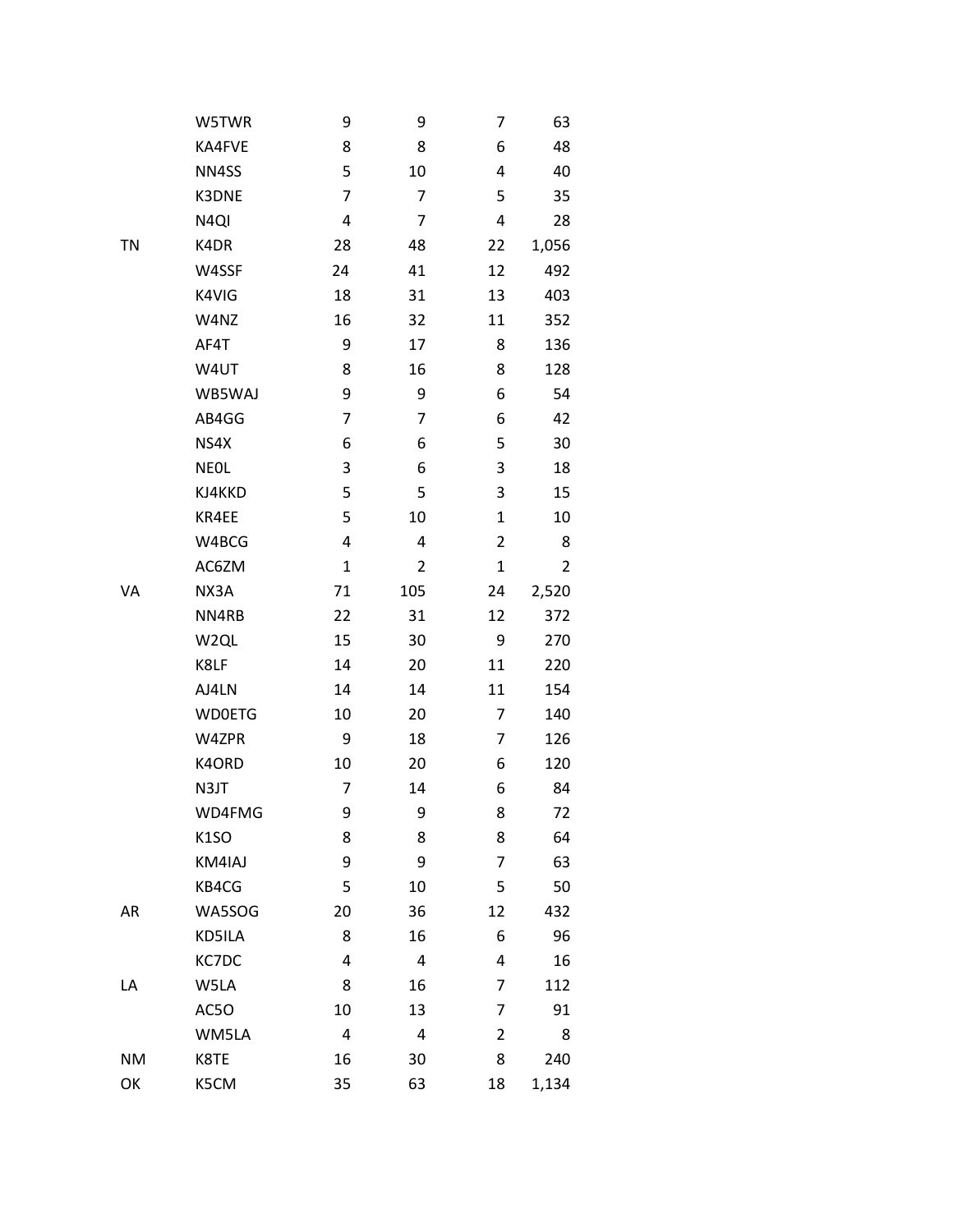|                 | K5UV          | 17             | 34             | 13             | 442   |
|-----------------|---------------|----------------|----------------|----------------|-------|
|                 | KB5GI         | 5              | 5              | 5              | 25    |
| TX              | K5TIA         | 27             | 54             | 18             | 972   |
|                 | K5YX          | 22             | 52             | 14             | 728   |
|                 | KD2KW         | 22             | 44             | 12             | 528   |
|                 | WA8ZBT        | 21             | 40             | 13             | 520   |
|                 | WA5LXS        | 17             | 34             | 12             | 408   |
|                 | K5MAY         | 15             | 15             | 12             | 180   |
|                 | <b>KF5OMH</b> | 13             | 13             | 10             | 130   |
|                 | N5CHA         | 9              | 18             | 6              | 108   |
|                 | KD5FBA        | 11             | 11             | 9              | 99    |
|                 | NA5W          | 7              | 14             | 5              | 70    |
|                 | K5IX          | 5              | 10             | 5              | 50    |
|                 | AA5AH         | 5              | 5              | 5              | 25    |
|                 | KI5MOO        | 4              | 4              | 4              | 16    |
| CA              | KI6RRN        | 31             | 48             | 18             | 864   |
|                 | KE8FT         | 14             | 14             | 13             | 182   |
|                 | K7QDX         | 12             | 12             | 11             | 132   |
|                 | K6TQ          | 8              | 8              | 8              | 64    |
|                 | WQ6X          | 4              | 8              | 4              | 32    |
|                 | K6TLH         | 5              | 5              | 5              | 25    |
|                 | WZ5ZZ         | 5              | 5              | 5              | 25    |
|                 | N6GP          | 4              | 6              | 4              | 24    |
|                 | K6BBQ         | 3              | 3              | 3              | 9     |
|                 | W6JLV         | 3              | 3              | 3              | 9     |
|                 | K6DWD         | 3              | 3              | 3              | 9     |
|                 | K6FA          | $\overline{2}$ | 4              | 2              | 8     |
| AZ              | KG6T          | 6              | 11             | 4              | 44    |
| ID              | KA7T          | 7              | 14             | 5              | 70    |
| MT <sup>'</sup> | KJ9C          | 10             | 20             | 6              | 120   |
| <b>NV</b>       | W6US          | 6              | 10             | 3              | 30    |
| OR              | KA6BIM        | 48             | 79             | 24             | 1,896 |
|                 | AA6TL         | 30             | 46             | 17             | 782   |
|                 | W7GF          | 4              | 8              | 4              | 32    |
|                 | W7MTL         | 4              | 7              | 4              | 28    |
|                 | K7JKM         | $\overline{2}$ | $\overline{2}$ | 2              | 4     |
| UT              | K1LOK         | 6              | 6              | 6              | 36    |
|                 | K7ULS         | $\overline{2}$ | 4              | 2              | 8     |
|                 | N7JSG         | $\overline{2}$ | $\overline{c}$ | $\overline{2}$ | 4     |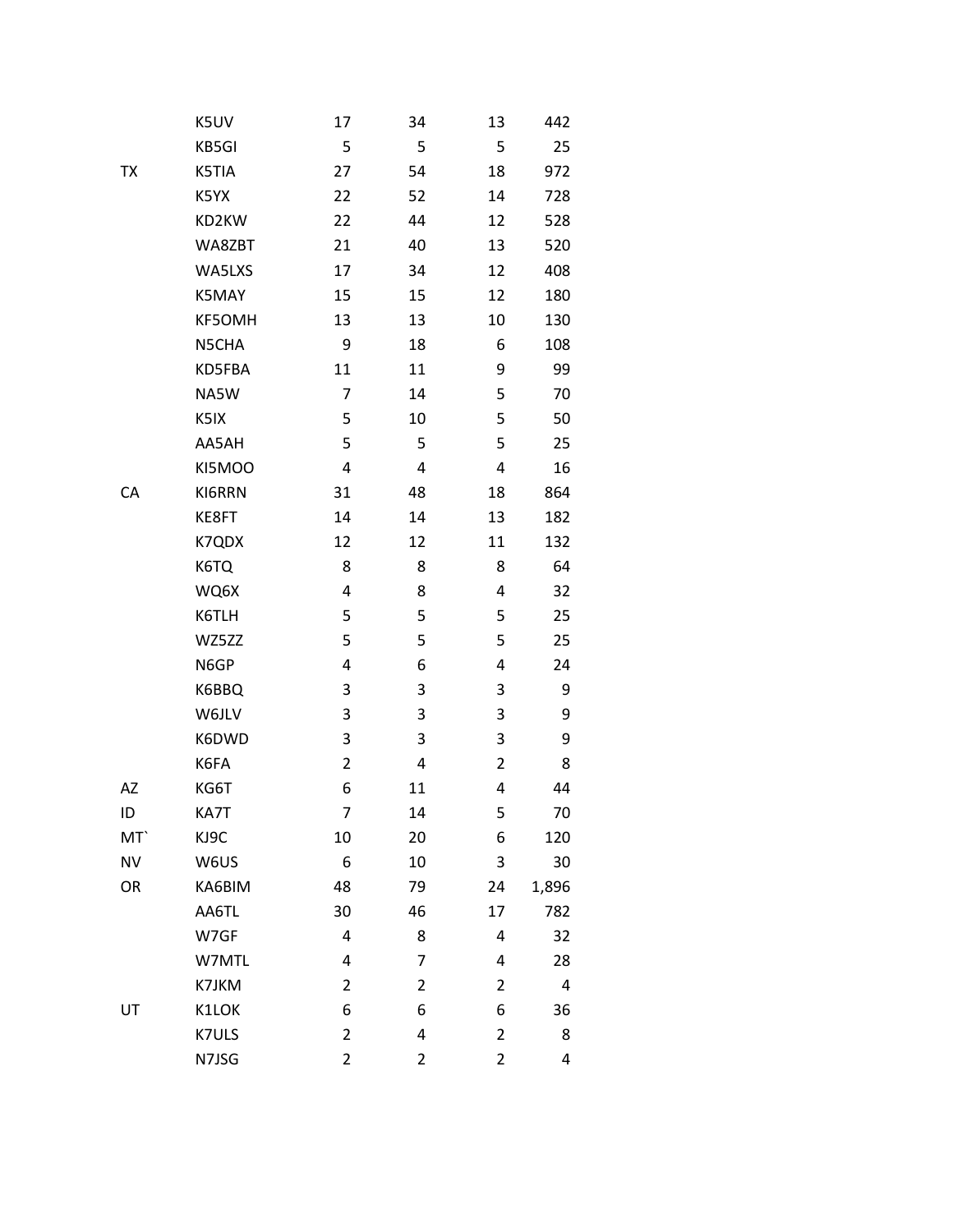| WA        | W6OAT         | 25             | 50             | 15             | 750   |
|-----------|---------------|----------------|----------------|----------------|-------|
|           | <b>KB7PKK</b> | 8              | 8              | 8              | 64    |
|           | N7AME         | 6              | 6              | 6              | 36    |
| <b>WY</b> | WY7AA         | 10             | 10             | 10             | 100   |
| MI        | WB8WKQ        | 50             | 79             | 24             | 1,896 |
|           | W8PI          | 20             | 36             | 13             | 468   |
|           | W8EWH         | 19             | 38             | 9              | 342   |
|           | N8FYL         | 15             | 30             | 8              | 240   |
|           | NF8M          | 12             | 24             | 8              | 192   |
|           | W8EO          | 9              | 18             | 6              | 108   |
|           | KB6NU         | 8              | 15             | 7              | 105   |
|           | WA8YZB        | 6              | 10             | 6              | 60    |
| OH        | K3YP          | 18             | 36             | 10             | 360   |
|           | W8UF          | 22             | 22             | 15             | 330   |
|           | W8KNO         | 17             | 25             | 12             | 300   |
|           | K8ZT          | 18             | 29             | 10             | 290   |
|           | N8TFD         | 13             | 23             | 10             | 230   |
|           | K9NW          | 13             | 24             | 9              | 216   |
|           | <b>K8RGI</b>  | 11             | 22             | 7              | 154   |
|           | N8CJ          | 12             | 12             | 11             | 132   |
|           | K8AJS         | 6              | 12             | 6              | 72    |
|           | W4YPW         | 8              | 8              | 8              | 64    |
|           | K8NW          | 5              | 5              | 5              | 25    |
| IN        | N9WVM         | 10             | 17             | 10             | 170   |
|           | K9ELF         | 3              | 3              | 3              | 9     |
|           | WA9YI         | $\overline{2}$ | 2              | 2              | 4     |
| IL        | WB9HFK        | 45             | 81             | 29             | 2,349 |
|           | K9CW          | 22             | 44             | 17             | 748   |
|           | WA9LEY        | 12             | 24             | 6              | 144   |
|           | N5EP          | 8              | 16             | 5              | 80    |
|           | KD9NHZ        | 6              | 6              | 6              | 36    |
|           | KD9GY         | 5              | 5              | 5              | 25    |
|           | W9GPB         | $\overline{2}$ | $\overline{2}$ | $\overline{2}$ | 4     |
| WI        | K9GDF         | 20             | 40             | 9              | 360   |
|           | WA9PND        | $\overline{7}$ | 7              | 7              | 49    |
|           | WO9B          | $\overline{2}$ | $\overline{2}$ | $\overline{2}$ | 4     |
|           | KD9LVR        | $\overline{2}$ | $\overline{2}$ | $\overline{2}$ | 4     |
| CO        | AD1C          | 43             | 74             | 20             | 1,440 |
|           | N6YEL         | 4              | 4              | 4              | 16    |
| ΙA        | <b>WIOWA</b>  | 4              | 8              | 4              | 32    |